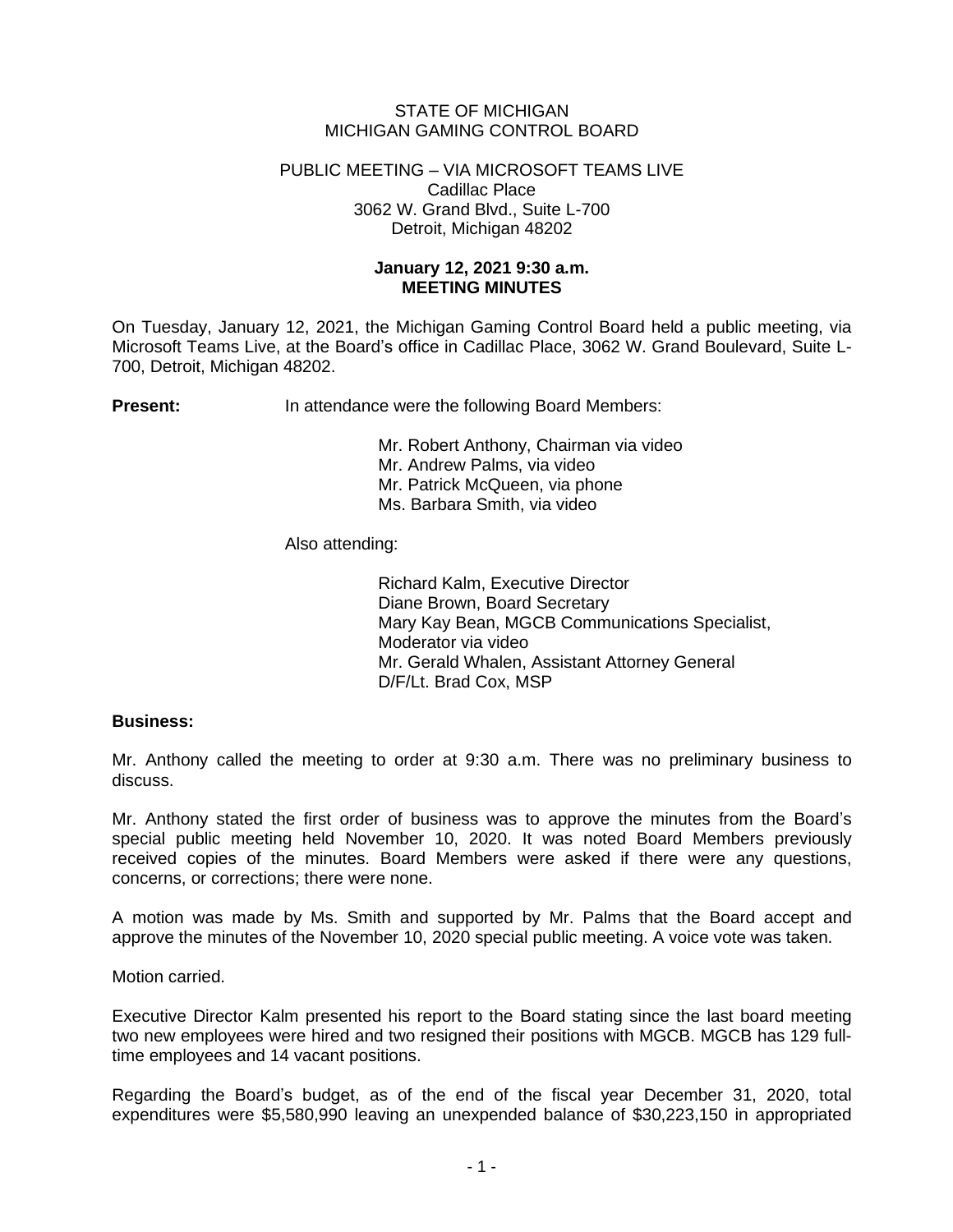funding for fiscal year 2021, which includes funds for anticipated expenditures to the Attorney General's Office and the Michigan State Police.

Mr. Kalm explained that the three Detroit commercial casinos remained closed under the emergency order issued by the Department of Health and Human Services on November 15, 2020, from November 18, 2020 through December 22, 2020. On December 23, 2020, the three commercial casinos were allowed to reopen with limited capacity restrictions in accordance with the emergency order.

For casino operations, in December 2020, the casinos reported \$23.93 million in monthly aggregate revenue while operating at limited capacity. Table games and slots generated \$22.05 million in revenue while \$1.88 million was generated from retail sports betting.

Market shares for December were MGM 35%; MotorCity 41%; and Greektown 24%.

With regard to table games and slot revenue and taxes for December 2020, Mr. Kalm reported the casinos' revenue for table games and slots for the month ending December 31, 2020 was down 82.8% when compared to the same month last year. Revenue was down 54.1% when compared to the previous month, November 2020. For year-to-date December 31, 2020, the aggregate revenue for the three Detroit casinos was down 57.3% compared to the same period last year.

Revenue for MGM was down 86% to \$7.59 million, MotorCity was down 79% to \$9.09 million, and Greektown was down 82.1% to \$5.37 million, when compared to December 2019.

For the month ending December 31, 2020, gaming taxes for the three Detroit casinos were \$1.8 million compared to \$10.4 million for the same period last year.

The three Detroit casinos reported paying the City of Detroit \$2.6 million in wagering taxes and development agreement payments during December 2020.

Regarding retail sports betting revenue and taxes Mr. Kalm stated retail sports betting qualified adjusted gross receipts for the month ending December 31, 2020 for MGM was \$776,788, MotorCity \$646,003, and Greektown \$460,449. Total Handle reported by the three Detroit casinos was \$9,720,393.

For the month ending December 31, 2020, retail sports betting taxes for the three Detroit casinos were \$71,186.

The three Detroit casinos reported paying the City of Detroit \$87,006 in retail sports betting taxes during December 2020.

Mr. Kalm then reported year ending December 31, 2020 revenue for slots, table games and retail sports betting. Total yearly aggregate revenue consisted of slots in the amount of \$500.4 million (78%), table games in the amount of \$120.0 million (19%), and retail sports betting in the amount of 18.3 million (3%).

The market shares for 2020 were MGM 41%, MotorCity 36% and Greektown 23%.

Gaming revenue (slots & table games) for the three Detroit casinos for the year ending December 31, 2020 was down by 57.3**%** to \$620.4 million compared to the same period last year. Gaming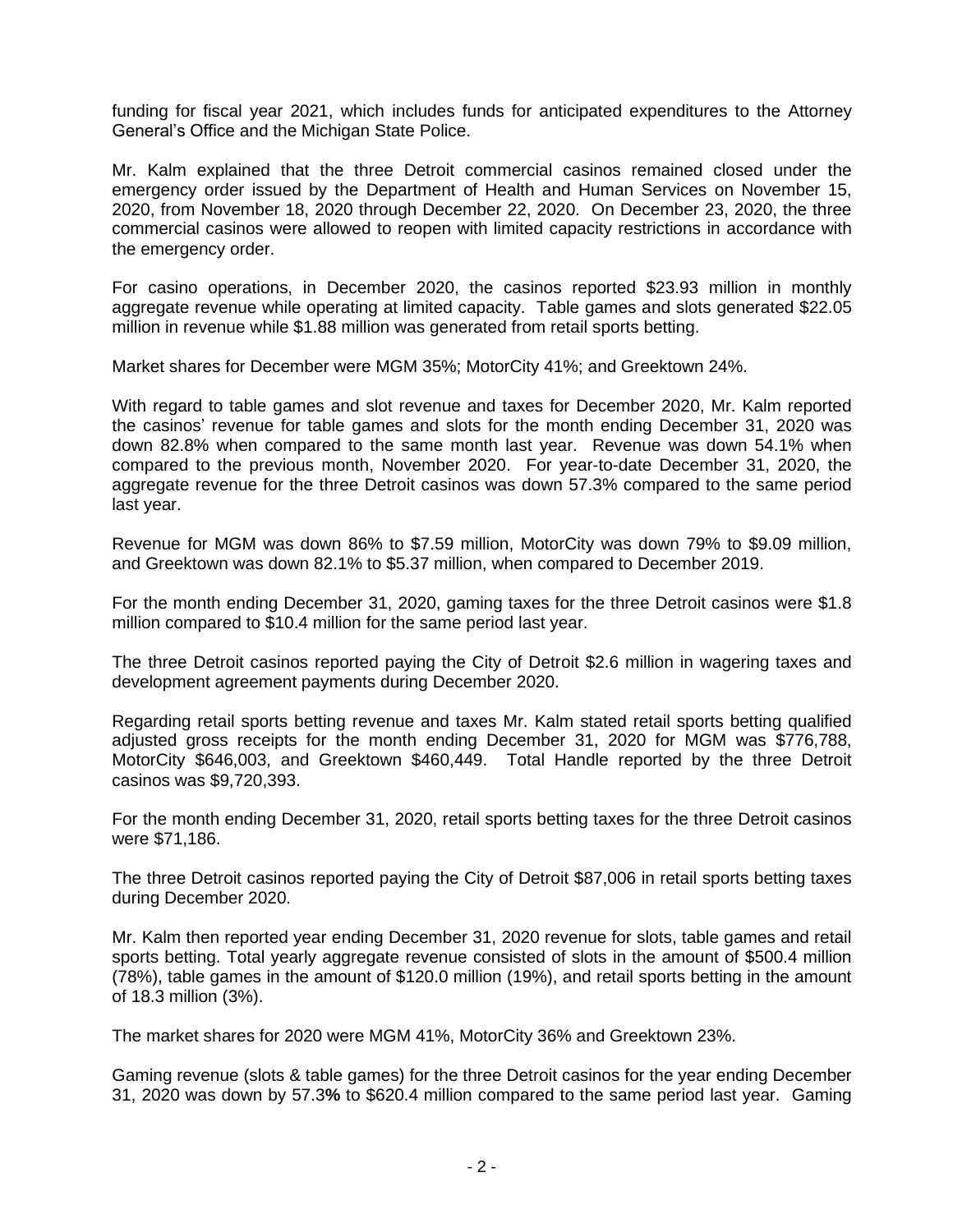revenue for MGM, MotorCity, and Greektown were down by 58.8% to \$257.1 million, 54.9% to \$222.7 million, and 58.3% to \$140.6 million respectively, when compared to the year 2019.

Aggregate retail sports betting qualified adjusted gross receipts for the three casinos for year-todate December 31, 2020, totaled 18.3 million. MGM, MotorCity, and Greektown totaled \$8.2 million, \$6.0 million, and \$4.1 million, respectively.

For the year ending December 2020, wagering taxes for the three Detroit casinos were \$50.3 million compared to \$117.8 million for the year 2019 for slots and table games and \$690,865 for retail sports betting.

Regarding fantasy contests, Mr. Kalm reported for the month ending November 30, 2020, fantasy contest operators reported total adjusted revenues of \$2.2 million and paid taxes of \$188,543.

For year-to-date November 30, 2020, the aggregate fantasy contest adjusted revenues reported by the fantasy contest operators totaled \$14.7 million and taxes paid totaled \$1.2 million.

Mr. Kalm informed the Board that the December information is not required to be reported until the end of January.

Regarding supplier licensing and vendor registration, Mr. Kalm advised the Board that as of December 31, 2020, 629 active vendor exemptions were registered. As of December 31, 2020, 304 casino supplier companies were granted exemption from supplier licensing requirements.

Mr. Kalm reported a total of four active temporary nongaming-related and 12 active temporary gaming-related supplier licenses in effect. There are 91 annual supplier licenses in effect.

Regarding occupational licensing, Mr. Kalm advised that the Board's Employee Licensing section issued a total of 1,719 occupational licenses to MGM employees; 1,594 occupational licenses to MotorCity employees; and 1,058 occupational licenses to Greektown employees. In addition, 1,526 employees of various licensed casino suppliers have been granted occupational licenses. Currently, there are 47 temporary occupational licenses in effect.

Mr. Kalm advised the Board that since the November 2020 public meeting the required background investigations of 109 pending Level 1 and Level 2 occupational licenses have been completed. Prior to the November 2020 meeting, Mr. Kalm approved 907 occupational license renewal requests and 58 Level 3 applications on behalf of the Board.

Mr. Kalm then went on to explain the new law signed on October 16, 2020 regarding Disassociated Persons. Public Act 225 of 2020 signed by the Governor, allows Disassociated Persons to request removal from the lifetime ban after five years on the list. As of December 31, 2020, the Board has received 284 applications seeking removal. Of those, 118 requests have been approved and two requests were denied due to the applicants not responding to information requested from the board. The remaining 164 requests are currently being reviewed.

Regarding internet gaming and sports betting: for suppliers, there are 53 unique entities having applied for either igaming or sports betting licenses (79 applications). For vendors, there are 175 unique entities having applied for either igaming or sports betting licenses (307 applications).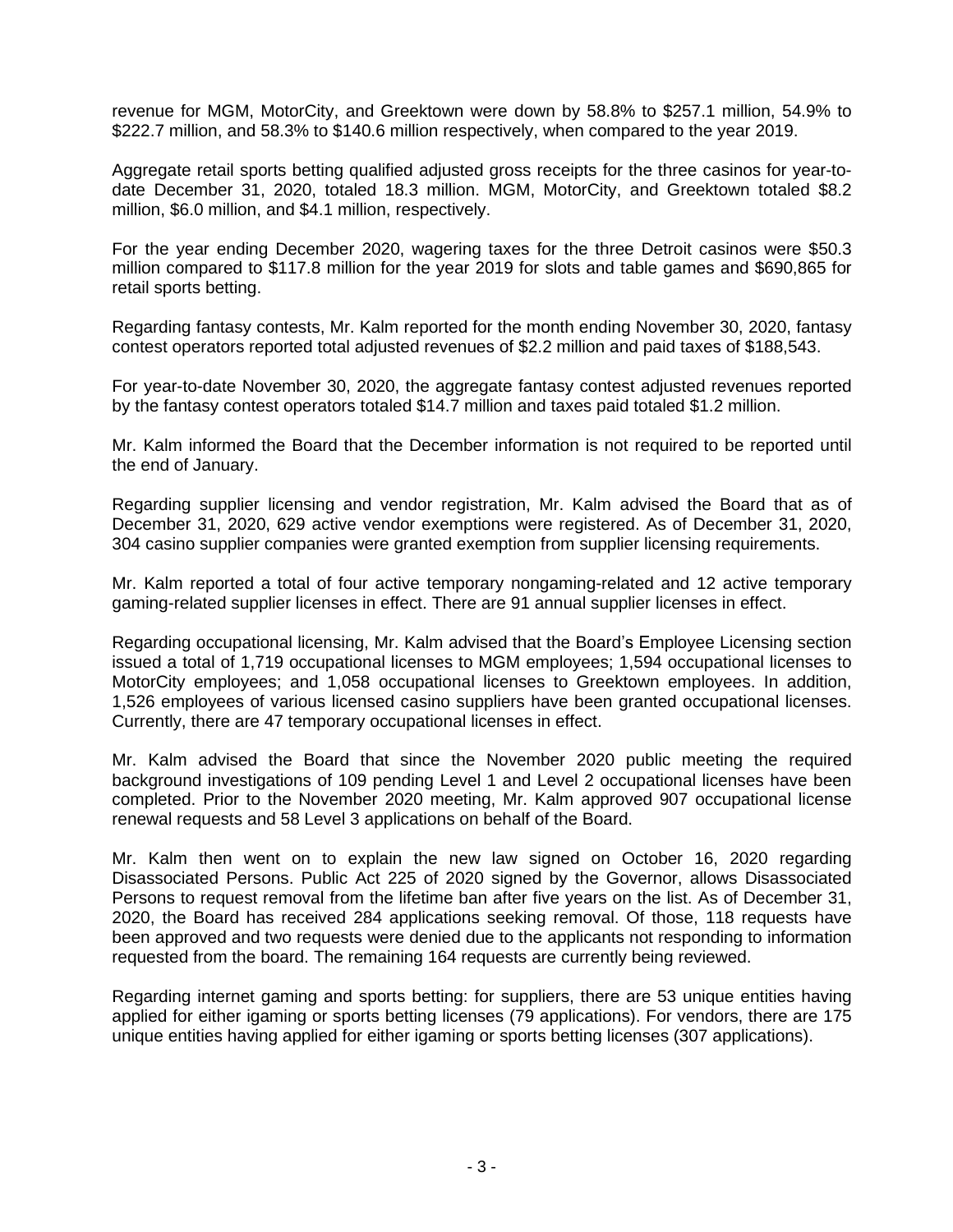| <b>Type</b>                       | <b>Number Issued</b> |
|-----------------------------------|----------------------|
| Provisional Lic.- Internet Gaming | 32                   |
| Provisional Lic. - Sports Betting | 27                   |
| Vendor Reg.- Sports Betting       | 87                   |
| Vendor Reg. - Internet Gaming     | 112                  |

Mr. Kalm also reported Michigan State Police (MSP) began returning to their regular duties when the casinos reopened December 23, 2020.

The first item of business was for the Board to consider proposed Board Resolution No. 2021-01, delegating authority to the executive director and board staff pursuant to the Lawful Internet Gaming Act, MCL 432.301. There being no questions from Board members, a motion was made by Mr. Palms to approve the proposed resolution. The motion was supported by Mr. McQueen. A voice vote was taken.

## Motion carried.

The next item of business was for the Board to consider proposed Board Resolution No. 2021-02, delegating authority to the executive director and board staff pursuant to the Lawful Sports Betting Act, MCL 432.302. There being no questions from Board members, a motion was made by Mr. McQueen to approve the proposed resolution. The motion was supported by Mr. Palms. A voice vote was taken.

## Motion carried.

Next, the Board considered for approval, the recommendation of the Executive Director and the Casino Operations Division's Employee Licensing staff regarding the 109 Level 1 and Level 2 occupational license applications.

There being no questions from Board Members, it was moved by Mr. McQueen and supported by Ms. Smith that the Board enter an Order accepting and adopting the recommendations. A roll call vote was taken.

## Motion carried.

The following item was consideration of the Licensing, Investigations, & Audit Division's recommendations regarding the pending supplier license applications of Marketing Performance Group, Inc.; Universal Hotel Supply, Inc.; and Novomatic Americas Sales LLC. There were no questions from Board members. A motion was made by Mr. Palms and supported by Mr. McQueen to approve the requests. A voice vote was taken.

## Motion carried.

Next agenda item was consideration of the Licensing, Investigations, & Audit Division's recommendations regarding the pending supplier license renewal requests of Baratta Brothers, Inc. d/b/a Fairway Packing Company, Inc.; Concept 3 LLC; Dillon Energy Services, Inc.; Diversified Construction Specialists, Inc.; Foresite Sports, Inc. d/b/a Interactive Promotions Group; KLP Specialty Food, Inc.; Master Craft Carpet Service, Inc. d/b/a Master Craft Floors;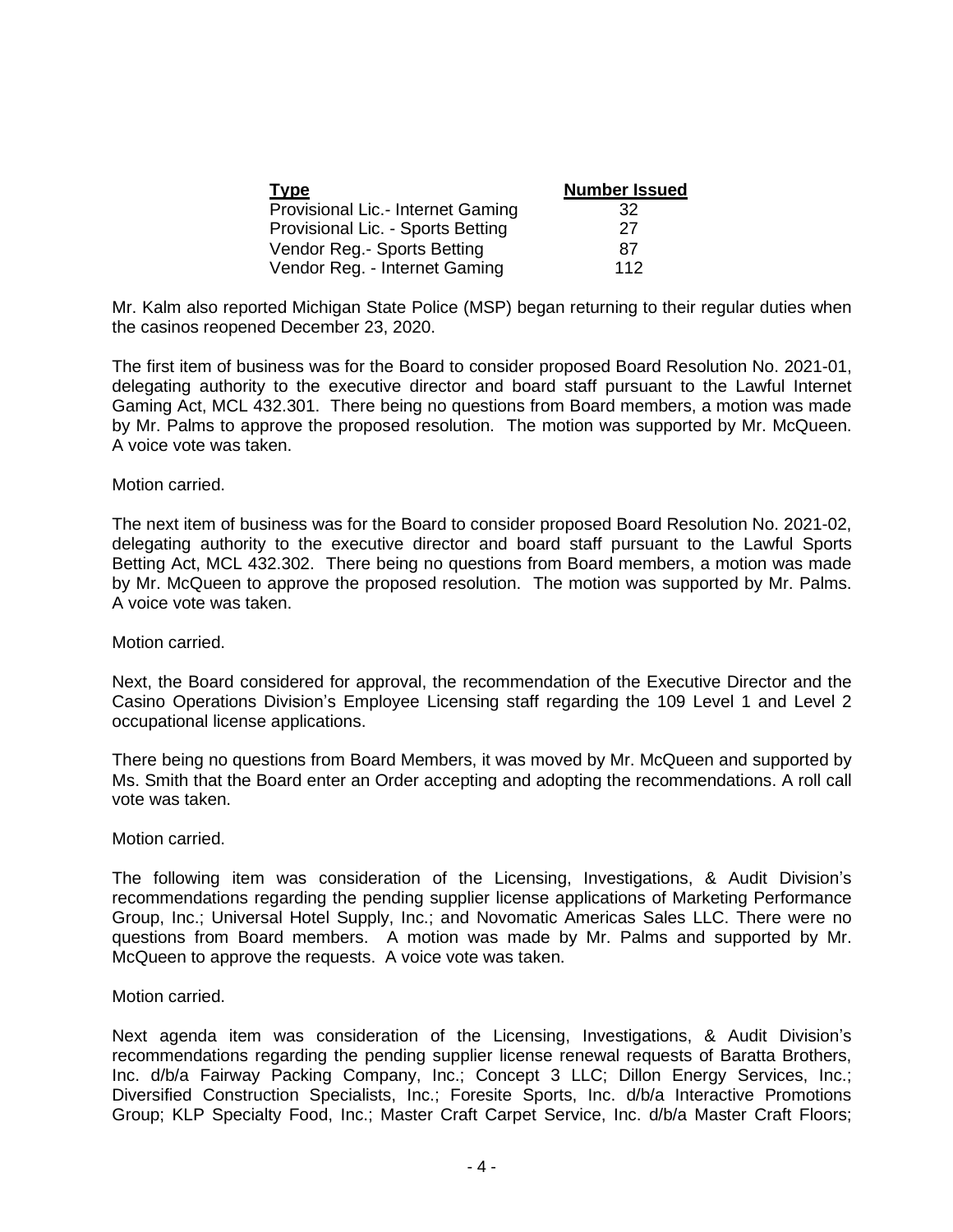Micro Wise, Inc.; and Surveillance Systems Integrations, Inc. d/b/a Surveillance Systems Incorporated.

There being no questions from Board Members, Ms. Smith supported the motion put forth by Mr. McQueen that the Board enter Orders finding the suppliers and their qualifiers eligible and suitable for license renewal and, accordingly, grant the requests for a one-year period. A roll call vote was taken.

## Motion carried.

The last item on the agenda for the Board's consideration was the Casino Operations Division's recommendations regarding the Administrative Law Judge's Proposals for Decision of occupational licensees Kelly Shawn Anderson; Pierre Douglas; Chandra Aliece Grady; and Taron Sherman. Assistant Attorney General Jason Geissler outlined the facts of these matters. There were no questions from Board Members. None of the licensees or their representatives were present to address the Board. Ms. Smith made the motion which was supported by Mr. Palms that the Board approve the recommendations. A roll call vote was taken.

#### Motion carried.

The Board next considered the Casino Operations Division's recommendations regarding the Acknowledgments of Violation of occupational licensees Saman Koreil; Ronita McCall; and Philicia Thomas. Assistant Attorney General Jason Geissler summarized the facts of the Violations. There were no questions from Board Members. Mr. Palms put forth the motion for approval which was supported by Mr. McQueen. A roll call vote was taken.

Motion carried.

Mr. Kalm then once again addressed the Board with regard to the status of the launch of Internet Gaming and Sports Betting.

There were two questions from the public, both pertaining to when the Board expects online gaming to be operational. Mr. Kalm explained the Board expects to announce a launch date before January 19, but it would take the platform providers and operators a few days to test their sites.

Mr. Anthony then announced the Board's next regular public meeting would be held Tuesday, February 9, 2021, at 9:30 a.m.

Mr. Anthony then asked for a motion for the Board to go into closed session. Mr. McQueen made the motion which was supported by Ms. Smith. A roll call vote was taken.

Motion carried.

Following the closed session, the public meeting resumed, and a voice vote was taken to approve the minutes from the November 10, 2020 closed session. Motion carried.

Mr. Palm then made a motion to adjourn the public meeting which was supported by Ms. Smith. A roll call voice vote was taken.

Motion carried.